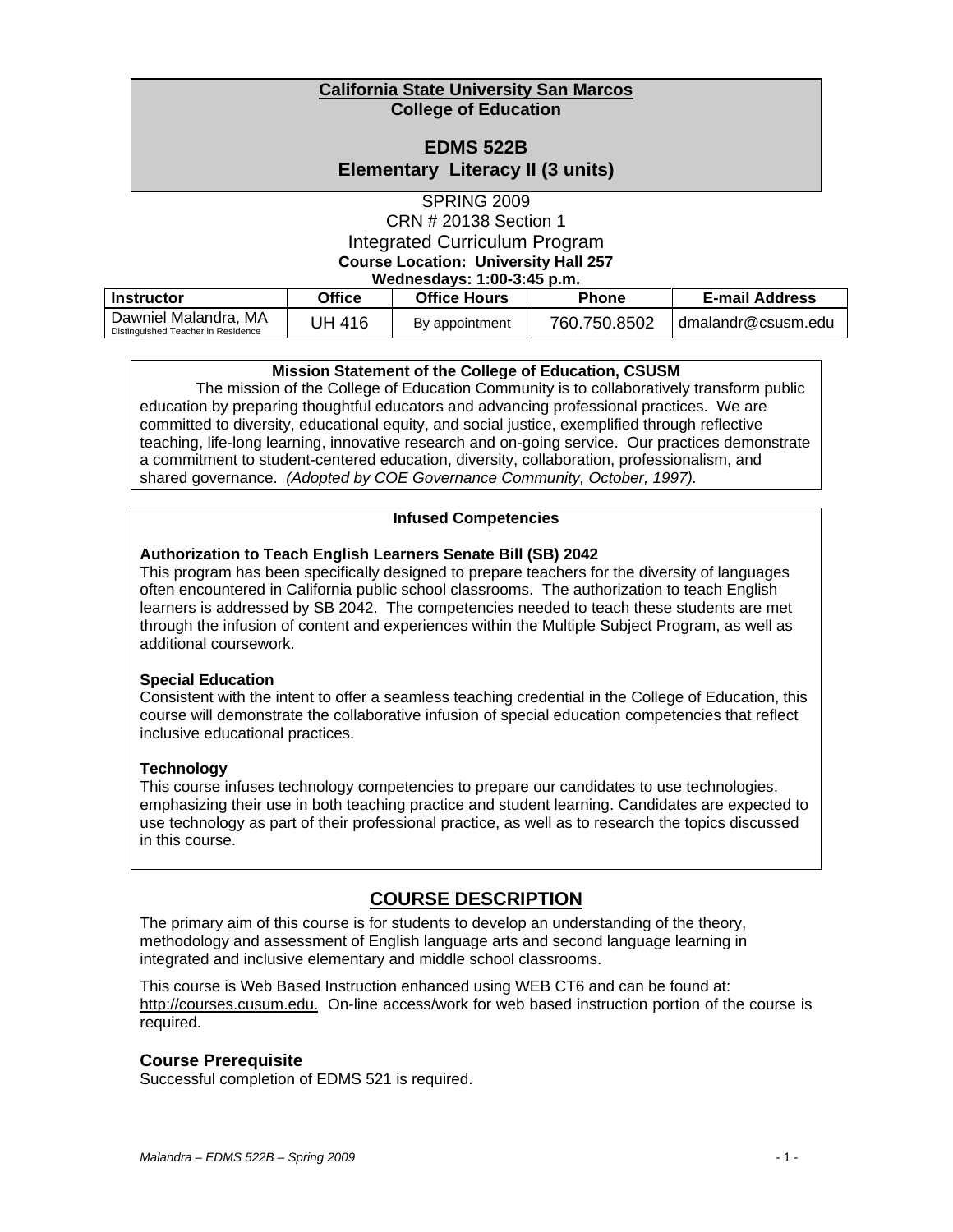# **Standards Alignment:**

The course objectives, assignments, and assessments have been aligned with the CTC standards for Multiple Subjects Credential. Please be sure to incorporate artifacts from this class into your final comprehensive portfolio. The following standards are a primary emphasis for this course:

- Standard 3 Relationship between theory and practice
- Standard 4 Pedagogical thought and reflective practice
- Standard 5 Equity, Diversity & Access to the Core Curriculum
- Standard 7 Equity, Preparation to Teach Reading Language Arts

# **Course Objectives**

### **KNOWLEDGE—Teacher candidates will:**

- Gain an understanding of how a first and second language is acquired.
- Gain an understanding of the reading process and its relationship to thought, language and learning.
- Gain understanding of how people learn to read and write in their first and second languages.
- Become familiar with current approaches to the teaching of reading and writing and the theoretical bases of such approaches.
- Become familiar with current approaches to the teaching of reading and writing in culturally and linguistically diverse elementary school classrooms.
- • Become familiar with classroom diagnostic techniques and evaluation procedures.
- Become familiar with current approaches to the teaching of reading and writing to children with special learning needs.

### **SKILLS—Teacher candidates will:**

- Become sensitive observers of children's language using behaviors.
- • Analyze children's reading/writing behavior as basis for making instructional decisions.
- Translate the results of formal and informal assessment of children's reading and writing behaviors into instructional plan.
- Develop the ability to select appropriate materials and instructional strategies to meet the individual needs of students.
- Learn how to organize the classroom for teaching, reading, and writing to culturally and linguistically diverse populations.

### **ATTITUDES AND VALUES—Teacher candidates will:**

- Develop an appreciation for the natural language abilities children possess for processing and producing print.
- Develop an appreciation for the need and value of integrating reading and writing into all areas of the curriculum.
- • Affirm the importance of a rich environment for an effective language arts program.
- Develop a sensitivity to and appreciation for culturally and linguistically diverse learners.
- Develop a sensitivity to and appreciation for the importance of reading and writing for students' own personal and professional growth.
- • **Develop a respect for each student his/her abilities and background and the student's right to instruction that meets his/her individual needs.**

### **COURSE REQUIREMENTS**

College of Education Attendance Policy: Due to the dynamic and interactive nature of courses in the College of Education, all students are expected to attend all classes and participate actively. Absences and late arrivals/early departures will affect the final grade. The COE attendance policy states, "At a minimum, students must attend 80% of class time, or s/he may not receive a passing grade for the course at the discretion of the instructor. Individual instructors may adopt more stringent attendance requirements." (Adopted by the CE Governance Community, December, 1997)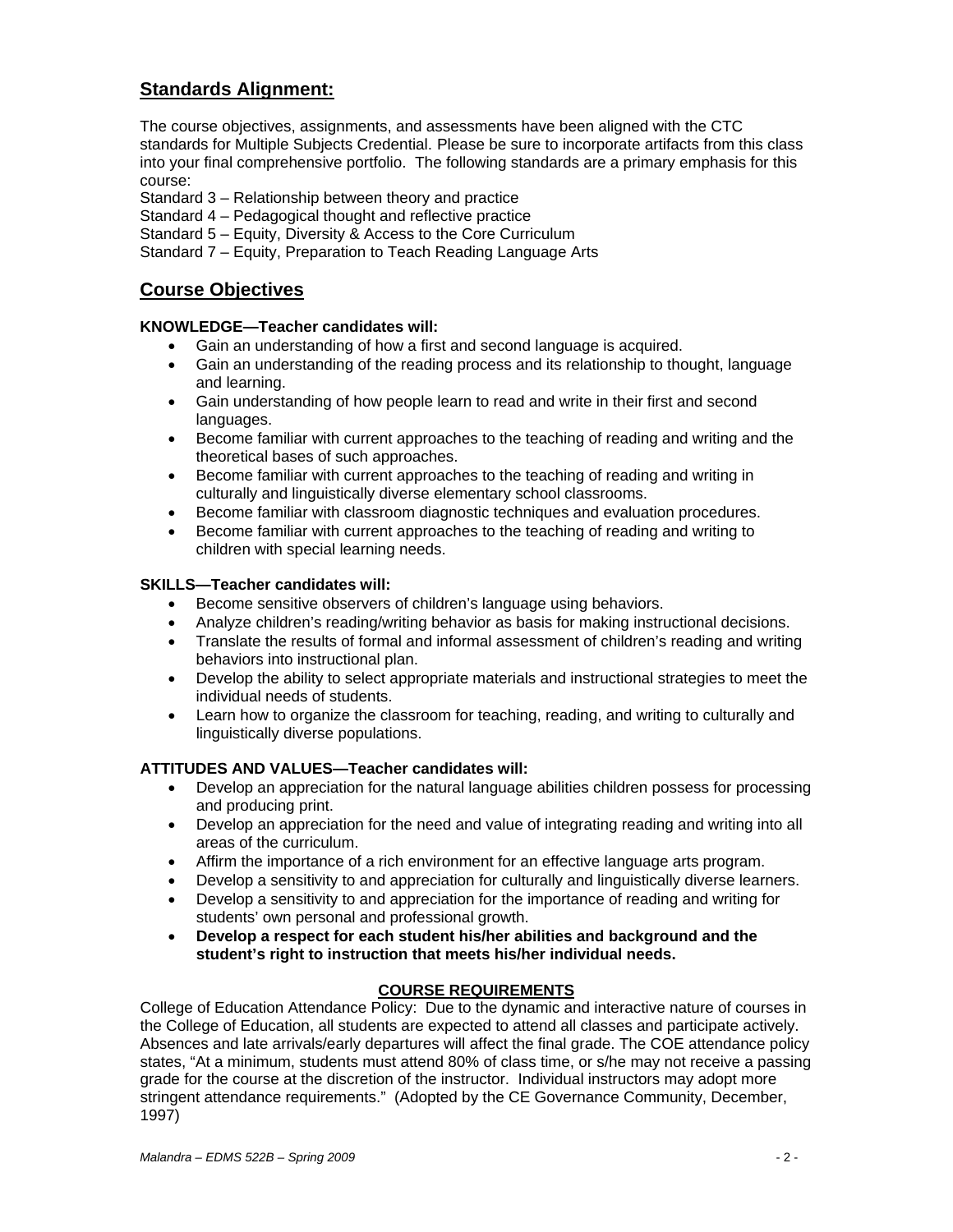In this section of EDMS 522, the following attendance policy will apply: One class session may be missed without penalty to your grade. Each additional missed session will drop your final grade by 1/3 grade point (A to A-, A- to B+, etc.). If you miss four or more class sessions, you will receive an F.

Illness and emergency circumstances will be considered/negotiated on a case-by-case basis. These measures should not be considered punitive, as students are expected to establish appropriate personal, academic and career-ladder priorities. Therefore these measures should be viewed as taking appropriate individual responsibility for one's own learning in a democratic, collaborative and reciprocal-learning. Should students have extenuating circumstances, please contact the instructor as soon as possible.

### **Student Participation**

The course deals with complex material processed in a variety of ways. Structured interactions, group processes, oral presentations, guided discussion of readings, and self-disclosure exercises are the norm. Students are expected to have read assigned materials by the date indicated in the syllabus, and should be prepared to discuss readings individually or in variously structured groups. The degree of your engagement in these processes forms the basis for points assigned. Due to the fast paced and highly interactive nature of the course, regular attendance and full participation are expected: teaching and learning is difficult (if not impossible) if one is not present for and engaged in the process.

### **Teacher Performance Expectations (TPE) Competencies**

This course is designed to help teachers seeking the Multiple Subjects Credential to develop the skills, knowledge, and attitudes necessary to assist schools and districts in implementing effective programs for students. The successful candidate will be able to merge theory and practice in order to realize a comprehensive and extensive educational program for all students. The following TPE's are primarily addressed in this course:

### **Primary Emphasis**

TPE 3-Interpretation and Use of Assessments TPE 8-Learning About Students

### **California Teacher Performance Assessment (CalTPA)**

Beginning July 1, 2008 all California credential candidates must successfully complete a stateapproved system of teacher performance assessment (TPA), to be embedded in the credential program of preparation. At CSUSM this assessment system is called the CalTPA or the TPA for short.

success on the assessment. To assist your successful completion of the TPA a series of informational seminars are offered over the course of the program. TPA related questions and logistical concerns are to be addressed during the seminars. Your attendance to TPA seminars will greatly contribute to your

Additionally, COE classes use common pedagogical language, lesson plans (lesson designs), and unit plans (unit designs) in order to support and ensure your success on the TPA and more importantly in your credential program.

 http://www.csusm.edu/coe/CalTPA/ProgramMaterialsTPA.html The CalTPA Candidate Handbook, TPA seminar schedule, and other TPA support materials can be found on the COE website provided at the website provided: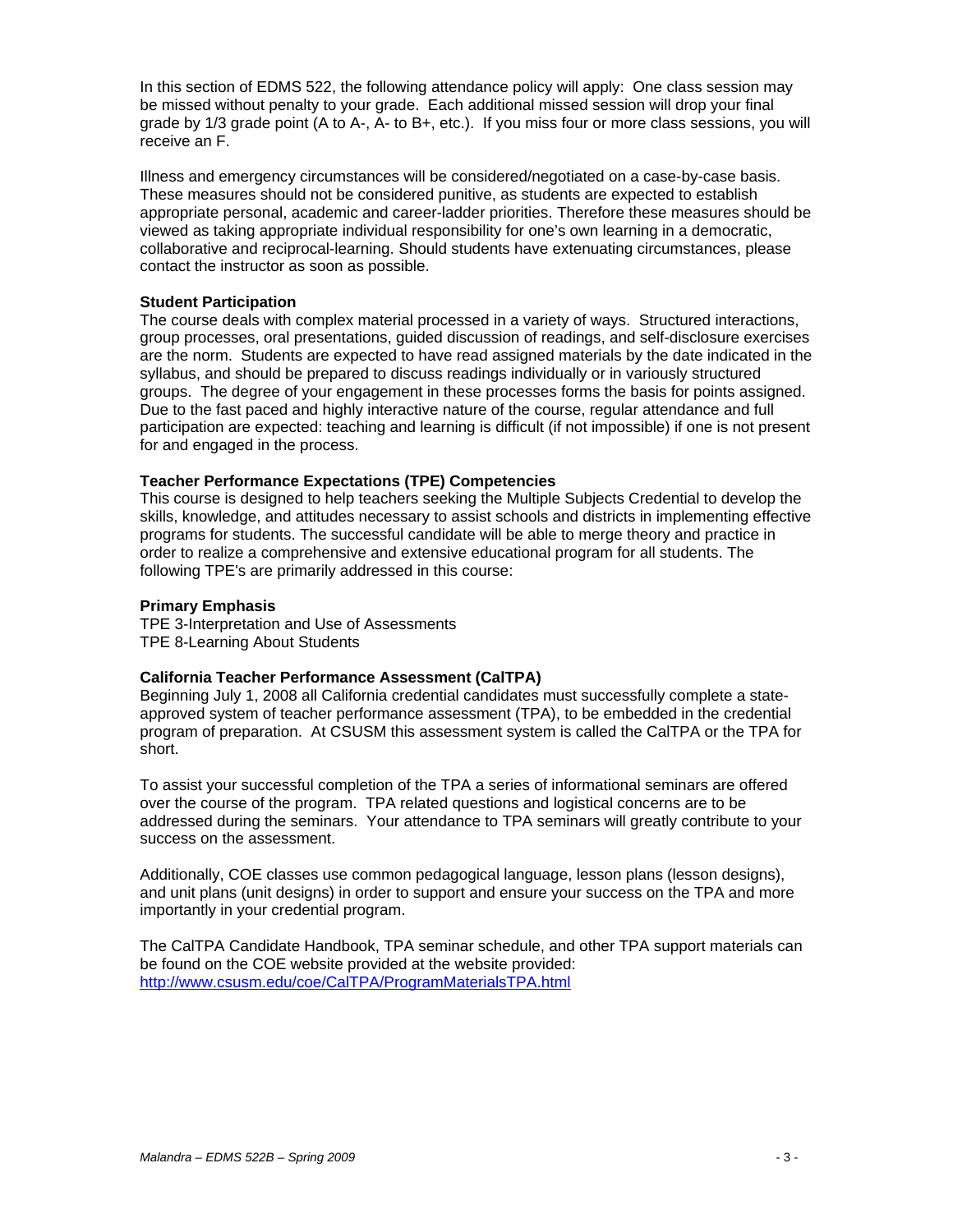### **GENERAL CONSIDERATIONS**

### **Outcomes and Standards**

The context for, and scope of this course is aligned with standards for the Cross-cultural Language and Academic Development (CLAD) endorsement, as articulated by the California Commission on Teacher Credentialing (CTC), and as approved by the faculty of the College of Education in development of the program approval documents. Further consideration has been given to the alignment of standards for multicultural education as articulated by the National Council for Accreditation of Teacher Education (NCATE), the Interstate New Teacher Assessment and Support Consortium (INTASC), and the National Board for Professional Teaching Standards (NBPTS). Emphasis is placed on learning outcomes (what you know and can demonstrate) rather than on inputs (putting in "seat time", meeting minimum criteria for assignments, checking off tasks and activities), and how these outcomes correspond to your potential to enhance student learning as a new teacher.

### **Authorization to Teach English Learners**

This credential program has been specifically designed to prepare teachers for the diversity of languages often encountered in California public school classrooms. The authorization to teach English learners is met through the infusion of content and experiences within the credential program, as well as additional coursework. Students successfully completing this program receive a credential with authorization to teach English learners. *(Approved by CCTC in SB 2042 Program Standards, August 02)* 

### **CSUSM Academic Honesty Policy**

"Students will be expected to adhere to standards of academic honesty and integrity, as outlined in the Student Academic Honesty Policy. All written work and oral presentation assignments must be original work. All ideas/materials that are borrowed from other sources must have appropriate references to the original sources. Any quoted material should give credit to the source and be punctuated with quotation marks.

Students are responsible for honest completion of their work including examinations. There will be no tolerance for infractions. If you believe there has been an infraction by someone in the class, please bring it to the instructor's attention. The instructor reserves the right to discipline any student for academic dishonesty in accordance with the general rules and regulations of the university. Disciplinary action may include the lowering of grades and/or the assignment of a failing grade for an exam, assignment, or the class as a whole."

Incidents of Academic Dishonesty will be reported to the Dean of Students. Sanctions at the University level may include suspension or expulsion from the University.

### **Appeals**

Every student has the right to appeal grades, or appeal for redress of grievances incurred in the context of any course. Disputes may be resolved informally with the professor, or through the formal appeal process. For the latter, consult Dr. P. Kelly, Associate Dean.

**Students with Disabilities Requiring Reasonable Accommodations** Every student has the right to equitable educational consideration and appropriate accommodation. Students having differing ability (mobility, sight, hearing, documented learning challenges, first language/English as a second language) are requested to contact the professor at the earliest opportunity. Every effort will be made to accommodate special need. Students are reminded of the availability of Disabled Student Services, the Writing Center, technology assistance in the computer labs, and other student support services available as part of reasonable accommodation for special needs students.

Students are approved for services through the Disabled Student Services Office (DSS). This office is located in Craven Hall 5205, and can be contacted by phone at (760) 750-4905, or TTY (760) 750-4909. Students authorized by DSS to receive reasonable accommodations should meet with their instructor during office hours or, in order to ensure confidentiality, in a more private setting.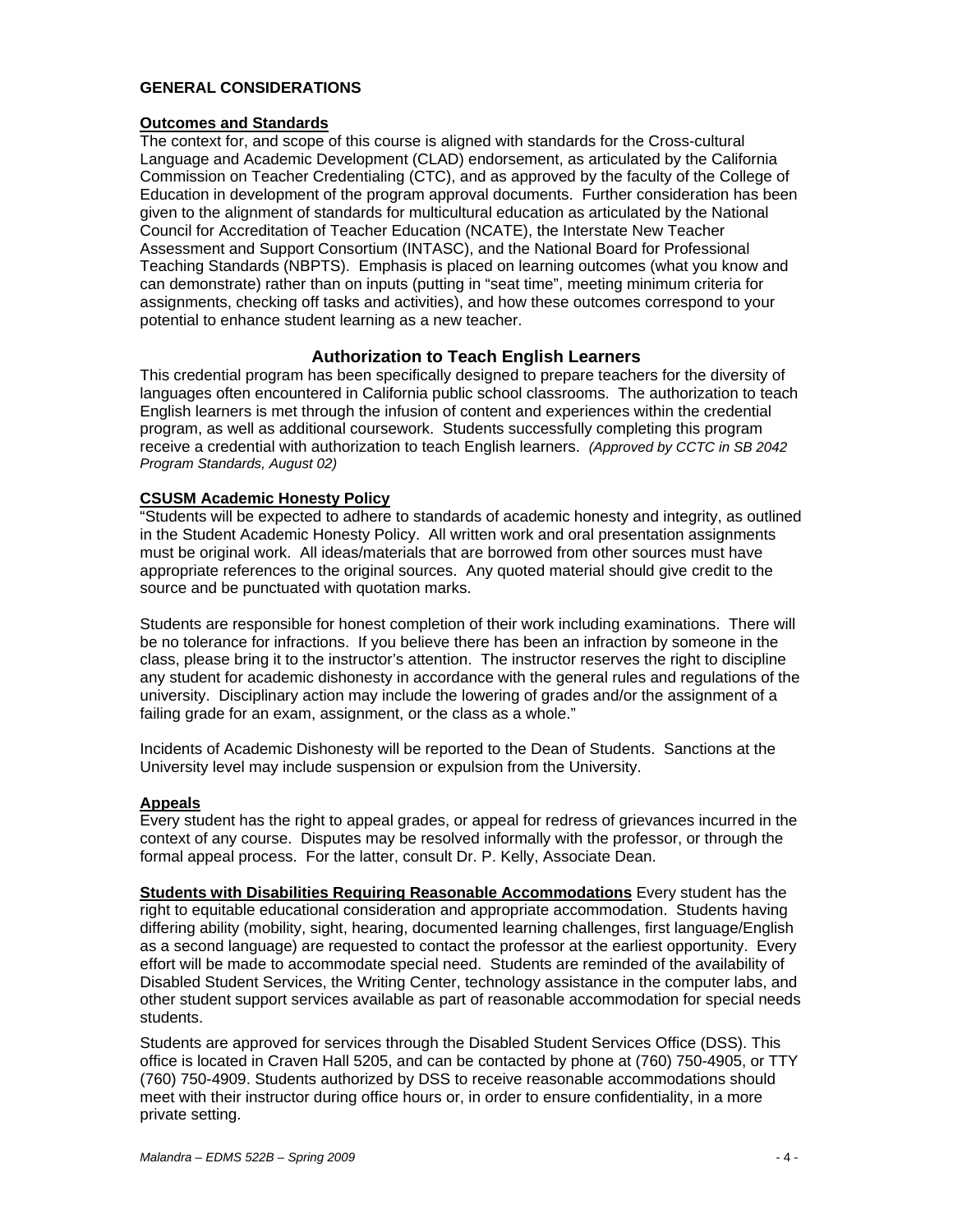**Writing:** In keeping with the All-University Writing Requirement, all 3 unit courses must have a writing component of at least 2,500 words (approximately 10 pages) which can be administered in a variety of ways. Writing requirements for this course will be met as described in the assignments.

### **Plagiarism**

As an educator, it is expected that each student will do his/her own work, and contribute equally to group projects and processes. Plagiarism or cheating is unacceptable under any circumstances. If you are in doubt about whether your work is paraphrased or plagiarized see the Plagiarism Prevention for Students website **http://library.csusm.edu/plagiarism/index.html**. If there are questions about academic honesty, please consult the University catalog. All work submitted for this course should reflect students' efforts. When relying on supporting documents authored by others, cite them clearly and completely using American Psychological Association  $(APA)$  manual,  $5<sup>th</sup>$  edition. Failure to do so may result in failure of the course.

### **Electronic Communication Protocol (E-mail & Online Discussion Protocol)**

Email & On-Line Discussion Protocol: Electronic correspondence (e-mail and on-line discussion) is a part of your professional interactions. If you need to contact the instructor or other students, e-mail is often the easiest way to do so. It is my intention to respond to all received e-mails in a timely manner. Please be reminded that e-mail and on-line discussions are a very specific form of communication, with their own form of nuances and meanings. For instance, electronic messages sent with all upper case letters, major typos, or slang; often communicate more than the sender originally intended. With that said, please be mindful of all e-mail and on-line discussion messages you send, to your colleagues, to faculty members in the College of Education, or to persons within the greater educational community. All electronic messages should be crafted with professionalism and care.

Things to consider:

- Would I say in person what this electronic message specifically says?
- How could this message be misconstrued?
- Does this message represent my highest self?
- Am I sending this electronic message to avoid a face-to-face conversation?

In addition, if there is ever a concern with an electronic message sent to you, please talk with the author in person in order to correct any confusion.

All electronic messages should be crafted with professionalism and care. For more guidance see Core Rules of Netiquette at *http://www.albion.com/netiquette/corerules.html.* 

## **COURSE REQUIREMENTS**

### **Required Texts**

- *California Public Schools: Kindergarten through grade twelve.* Available on-line. • California Department of Education. (1999). *Reading Language Arts Framework for*
- Johns, J. (2000). *Basic Reading Inventory: Pre-primer through Grade Twelve and Early Literacy Assessments. 9th Edition.* Kendall-Hunt.
- Flint, A. S. (2008). *Literate Lives: Teaching Reading and Writing in Elementary Classrooms.* John Wiley & Sons, Inc.
- Zarrillo, J. J. (2002). *Ready for RICA: A test preparation guide for California's Reading Instruction Competence Assessment.* Merrill Prentice Hall.(packaged as one).
- Tompkins, G. (2008). *Teaching Writing: Balancing Process and Product*. 5<sup>th</sup> Edition. Pearson Education Ltd.

### • **Recommended Texts**

• Quiocho, A. and Ulanoff, S. (2009). *Differentiated Literacy Instruction for English Language Learners*. Allyn & Bacon.

You will sign up for ONE of the following children/young adult books in class to read: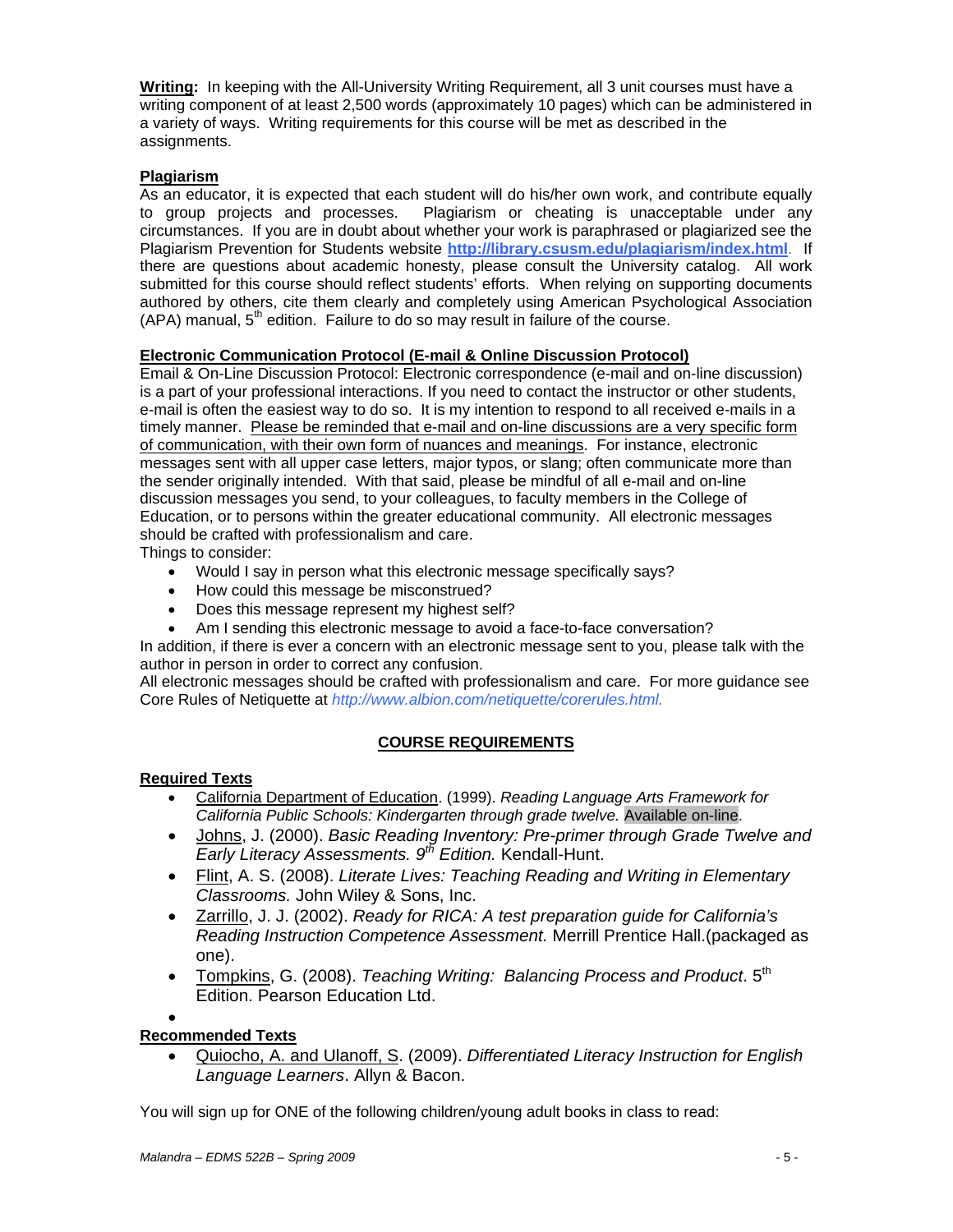Fleischman, P. *Seedfolks*  Dicamillo, K. *Because of Winn Dixie*  Kinney, J. *Diary of a Wimpy Kid* Creech, S. *Love That Dog*  Clements, A , *Frindle*  Rylant, C. *The Van Gogh Cafe* 

**NOTE:** Assigned texts and readings **MUST** be brought to class sessions according to the course schedule.

**Other Materials:** You will need a composition book to be used as a writer's notebook for this course. Additional children's literature will be introduced during the course.

### **Grading Policy**

All students will come prepared to class; readings and homework assignments are listed on the dates on which they are due. All required work is expected to be on time. One grade level will be deducted for each late assignment (e.g., an "A" assignment that is submitted late will be marked down to a "B"). Unless prior instructor approval is secured, assignments will not be accepted three class sessions after which they are due. Exceptions will be handled on a case-by-case basis, as determined by the instructor.

### **Grading Emphasis**

It is expected that students will proofread and edit their assignments prior to submission. Students will ensure that the text is error-free (grammar, spelling), and ideas are logically and concisely presented. The assignment's grade will be negatively affected as a result of this oversight. Each written assignment will be graded approximately 80% on content and context (detail, logic, synthesis of information, depth of analysis, etc.), and 20% on mechanics (grammar, syntax, spelling, format, uniformity of citation, etc.). All citations, where appropriate, will use American Psychological Association (APA) format. Consult American Psychological Association  $(APA)$  Manual,  $5<sup>th</sup>$  edition for citation guidance.

Grading will also include a component of "professional demeanor." Students will conduct themselves in ways that are generally expected of those who are entering the education profession. This includes but is not limited to:

- On-time arrival to all class sessions;
- Advance preparation of readings and timely submission of assignments;
- Respectful participation in all settings (e.g., whole group, small group, in/outside of class);
- Carefully considered, culturally aware approaches to solution-finding.

The following grading scale will be used:

| 93 – 100 |    | $75 - 79$    | C+ |
|----------|----|--------------|----|
| 90 – 92  | А- | $72 - 74$    | C. |
| 88 – 89  | B+ | $70 - 71$    | C- |
| 83 – 87  | R  | $60 - 69$    | D  |
| 80 – 82  | R- | $59 -$ below | F  |

### **COURSE ASSIGNMENTS/POINTS POSSIBLE**

| <b>Total</b>                                                        | 100 points |
|---------------------------------------------------------------------|------------|
| Professional Disposition (Attendance/Participation/Professionalism) | 10 points  |
| RICA Games (small group)                                            | 10 points  |
| Case Study (independent)                                            | 40 points  |
| Writers' Workshop (independent)                                     | 8 points   |
| Writing Strategy Lesson Plan (independent or partner)               | 20 points  |
| Reading Reflections (independent)                                   | 12 points  |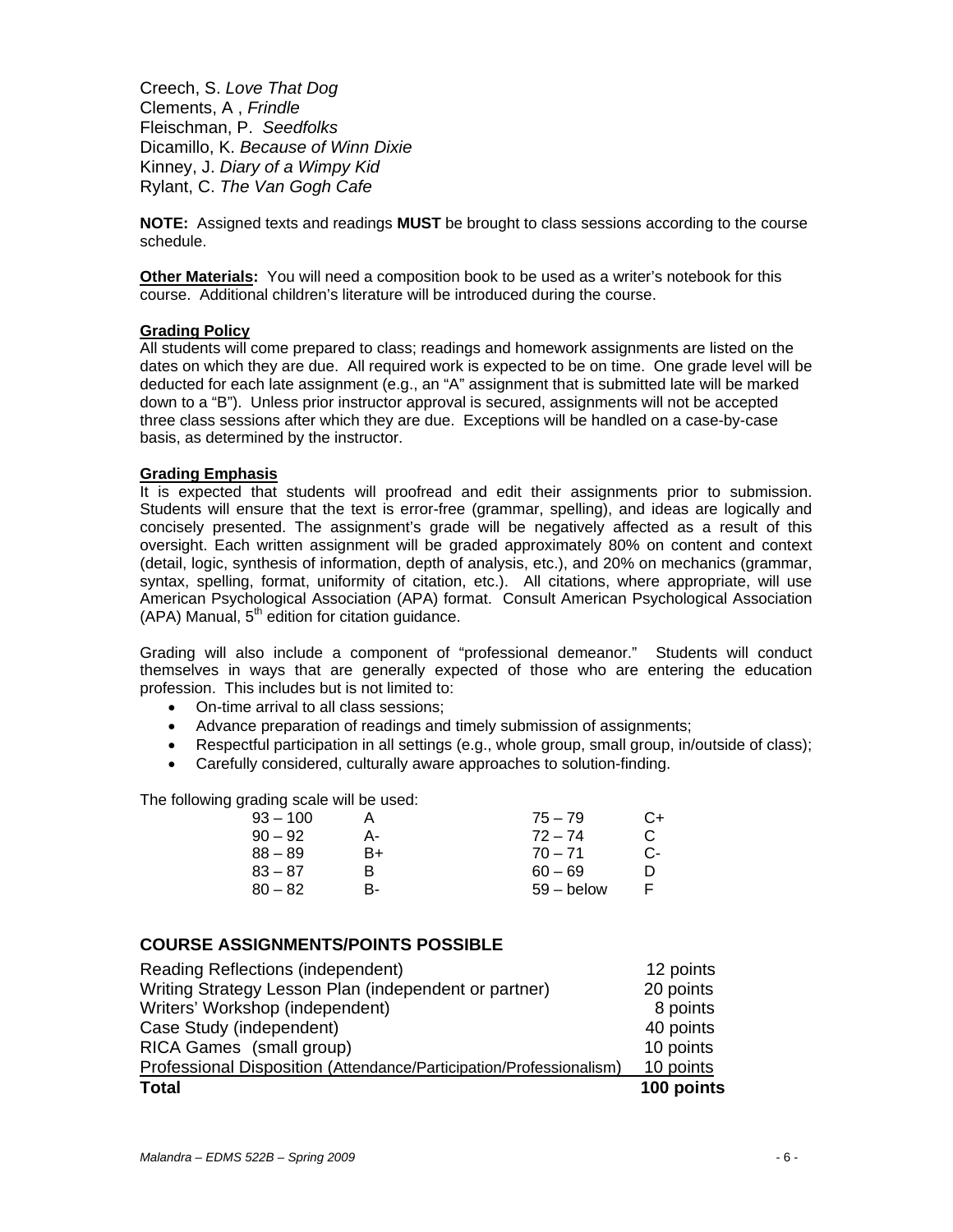**Please note assignments are due whether or not you are present in class that day. On the required due date, turn in your assignment to WebCT. A hard copy of certain assignments needs to be turned in to class. Please refer to the class schedule for this information.** 

**While this syllabus is carefully planned, it may be modified at any time in response to the needs and interests of the class.**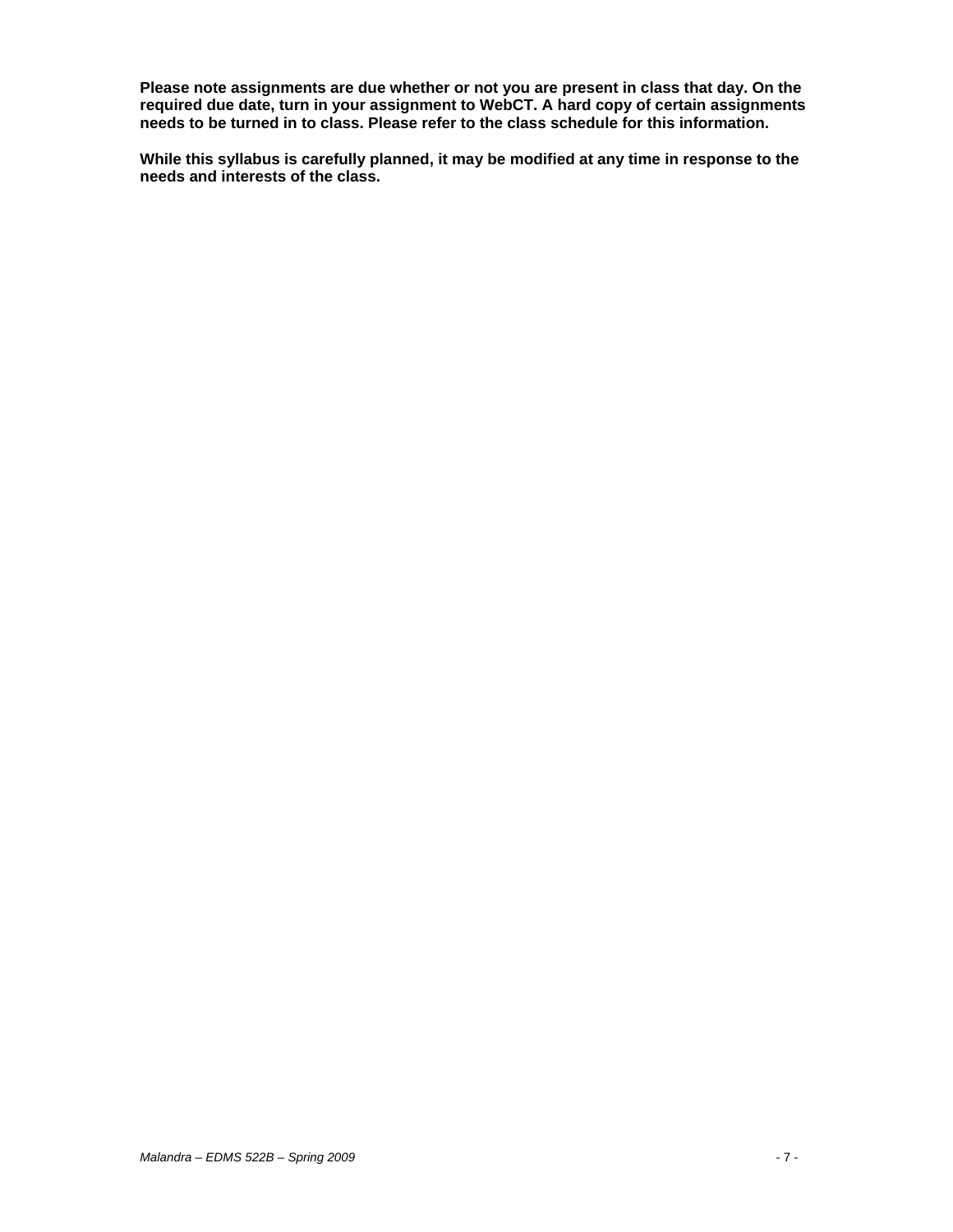### Course Outline EDMS 522B **BRING BOOKS TO CLASS SESSIONS AS INDICATED (While this schedule is carefully planned, it may be modified at any time.)**

| <b>Date</b>                     | <b>Topic</b>                                                                | <b>Readings/Assignments Due</b>                                                        |
|---------------------------------|-----------------------------------------------------------------------------|----------------------------------------------------------------------------------------|
| <b>Session 1</b>                | <b>Course Overview</b><br>٠                                                 | <b>BRING:</b>                                                                          |
| January 21                      | Connecting 521 with 522<br>$\bullet$                                        | SYLLABUS!                                                                              |
|                                 | <b>Building Community</b><br>$\bullet$                                      | <b>Search for Case Study Subject (permission)</b>                                      |
| <b>Session 2</b>                | Assessment/Case Study (IRI)<br>$\bullet$                                    | <b>READ:</b>                                                                           |
| January 28                      | Miscue Analysis<br>$\bullet$                                                | Johns, Section 1 (Overview)                                                            |
|                                 |                                                                             | Johns, Section 2 (Administering & Scoring<br>Procedures)                               |
|                                 |                                                                             | Flint, pp 76-83 and Chapter 9 (Assessment)                                             |
|                                 |                                                                             | <b>BRING:</b>                                                                          |
|                                 |                                                                             | Literacy Case Study Handbook (print copy<br>$\bullet$                                  |
|                                 |                                                                             | from WebCT)<br>Johns book                                                              |
|                                 |                                                                             | Due:                                                                                   |
|                                 |                                                                             | <b>Reading Reflection 1</b>                                                            |
|                                 |                                                                             | Search for Case Study subject (permission)                                             |
| <b>Session 3</b>                | Assessment/Case Study<br>$\bullet$                                          | <b>READ:</b>                                                                           |
| February 4                      | The Writing Process/Writers'<br>$\bullet$                                   | Tompkins, Chapter 1 (Process & Product)                                                |
|                                 | Workshop/Writer's Notebook                                                  | Tompkins, Chapter 5 (Journal Writing)<br>Johns, Section 3 (Determining Reading Levels) |
|                                 | <b>Writing Strategies</b><br>$\bullet$                                      | <b>BRING:</b>                                                                          |
|                                 |                                                                             | Johns book<br>$\bullet$                                                                |
|                                 |                                                                             | Tompkins book<br>$\bullet$                                                             |
|                                 |                                                                             | Personal notebook                                                                      |
|                                 |                                                                             | Due:                                                                                   |
|                                 |                                                                             | <b>Reading Reflection 2</b><br>Student selected for CASE STUDY begin assessing         |
| <b>Session 4</b>                | Assessment/Case Study<br>$\bullet$                                          | <b>READ:</b>                                                                           |
| February 11                     | Reading Comprehension<br>$\bullet$                                          | Flint, Chapter 7 (Beginning Readers & Writers)                                         |
|                                 | Select Literature Circle book<br>$\bullet$                                  | Flint, Chapter 8 (Intermediate Readers & Writers)                                      |
|                                 |                                                                             | <b>BRING:</b>                                                                          |
|                                 |                                                                             | Literacy Case Study Handbook (print copy<br>$\bullet$<br>from WebCT)                   |
|                                 |                                                                             | Johns book                                                                             |
|                                 |                                                                             | Flint book                                                                             |
|                                 |                                                                             | Due:                                                                                   |
|                                 |                                                                             | <b>Reading Reflection 3</b><br>$\bullet$                                               |
| <b>Session 5</b>                | Writer's Workshop<br>$\bullet$<br><b>Reading Comprehension</b><br>$\bullet$ | <b>READ:</b><br>Tompkins, Chapter 2 (Writer's Workshop)                                |
| February 18                     |                                                                             | Tompkins, Chapter 10 (Descriptive Writing)                                             |
|                                 |                                                                             | Tompkins, Chapter 7 (Biographical Writing)                                             |
|                                 |                                                                             | Lit Circle Book                                                                        |
|                                 |                                                                             | <b>BRING:</b><br>$\bullet$                                                             |
|                                 |                                                                             | Tompkins book<br>Draft of Writing Piece<br>$\bullet$                                   |
|                                 |                                                                             | Due:                                                                                   |
|                                 |                                                                             | Reading Reflection 4                                                                   |
|                                 |                                                                             | Rough Draft of Writing Piece (in class, not<br>$\bullet$                               |
|                                 |                                                                             | WebCT)<br><b>READ:</b>                                                                 |
| <b>Session 6</b><br>February 25 | Writing Instruction<br>$\bullet$<br><b>Literature Circles</b>               | Flint, Chapter 10(Meaningful Lit Discussions)                                          |
|                                 |                                                                             | Tompkins, Chapter 3(Writing Strategies/Skills)                                         |
|                                 |                                                                             | Zarillio, Chapter 11 (Support Reading Oral & Written                                   |
|                                 |                                                                             | Language Development)<br>Lit Circle Book                                               |
|                                 |                                                                             | <b>BRING:</b>                                                                          |
|                                 |                                                                             | Tompkins book                                                                          |
|                                 |                                                                             | <u>Due:</u>                                                                            |
|                                 |                                                                             | $\bullet$<br><b>Reading Reflection 5</b>                                               |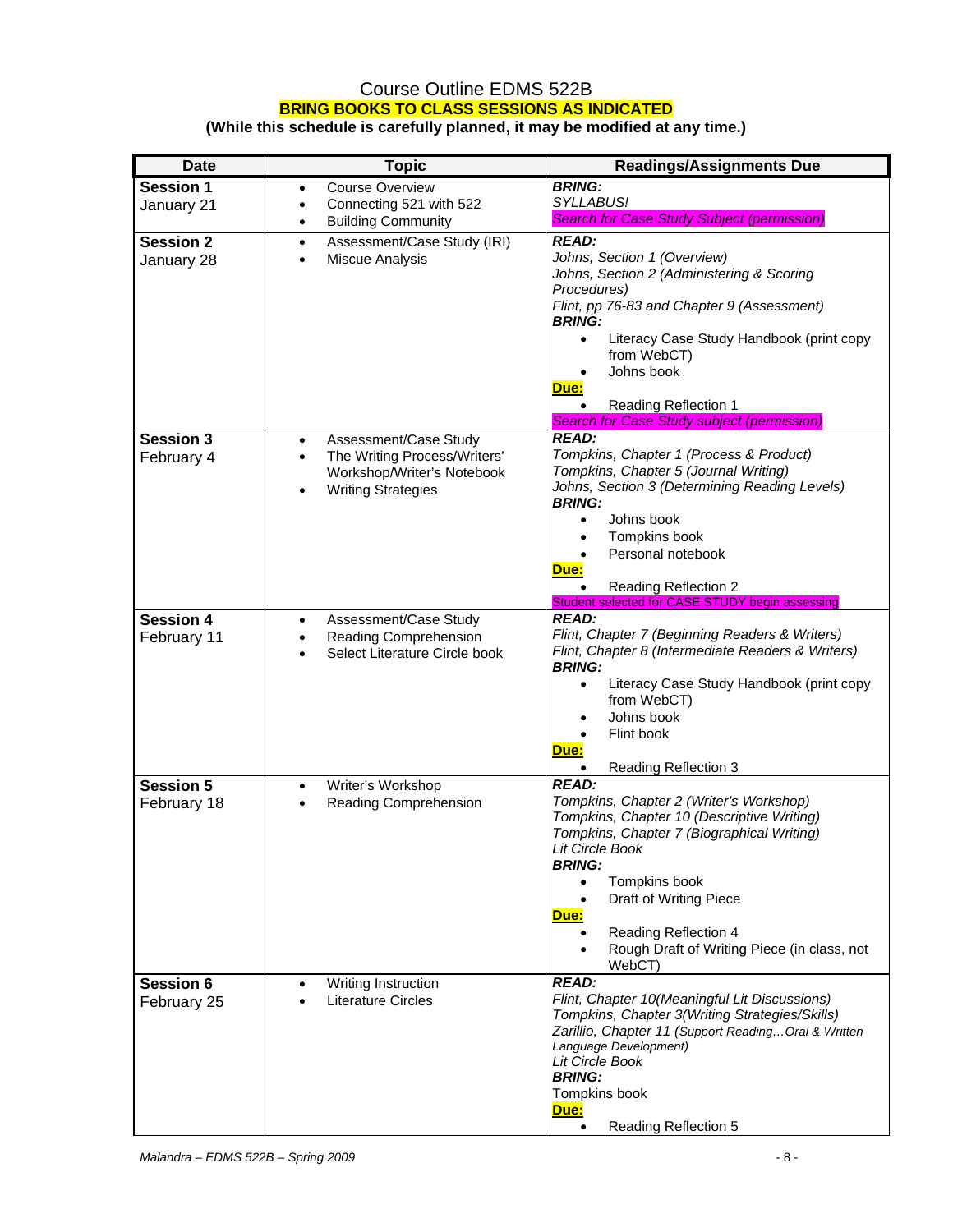| <b>Session 7</b><br>March 4   | More on teaching writing<br>$\bullet$<br><b>Writing Strategy Lesson</b><br>Workshop                        | <b>READ:</b><br>Tompkins, Chapter 11 (Poetry Writing)<br>Tompkins, Chapter 9 (Narrative Writing)<br>Lit Circle Book<br>Due:<br>Reading Reflection 6                                                                                                                                                                                                                                |
|-------------------------------|------------------------------------------------------------------------------------------------------------|------------------------------------------------------------------------------------------------------------------------------------------------------------------------------------------------------------------------------------------------------------------------------------------------------------------------------------------------------------------------------------|
| <b>Session 8</b><br>March 11  | <b>Assessing Writing</b><br>$\bullet$<br><b>Writing Strategy Lesson</b><br>$\bullet$<br>Presentations      | <b>READ:</b><br>Tompkins, Chapter 4 (Assessing Writing)<br>Zarillo 12 Vocabulary Development<br>Lit. Circle book<br>Due:<br><b>Reading Reflection 7</b><br>Writing Strategy Lesson/Presentations Due<br>(Submit to WebCT)                                                                                                                                                          |
| <b>Session 9</b><br>March 18  | Literature Circles experience<br>$\bullet$<br><b>Writing Strategy Lesson</b><br>$\bullet$<br>Presentations | <b>READ:</b><br>Tompkins, Chapter 6 (Letter Writing)<br><b>BRING:</b><br>Literature Circle Book<br><b>Completed Lit Circle Role Sheet</b><br>Due:<br><b>Reading Reflection 8</b><br>LITERATURE CIRCLE ROLE DUE: (submit<br>$\bullet$<br>to WebCT and bring hard copy to class)                                                                                                     |
| <b>Session 10</b><br>March 25 | Content Area Literacy<br>٠<br><b>Writing Strategy Lesson</b><br>Presentations                              | <b>READ:</b><br>Zarillo, chapter 9 (Content Area Literacy)<br>Flint, Chapter 11 (Reading to Learn)<br>Tompkins, Chapter 8 (Expository Writing)<br>Tompkins, Chapter 12 (Persuasive Writing)<br>Due:<br><b>Reading Reflection 9</b><br>$\bullet$<br>Final Copy of Writing Piece & Reflection<br>(bring hard copy to class and submit to<br>WebCT)                                   |
| <b>Session 11</b><br>April 8  | Case Study Workshop<br>$\bullet$                                                                           | <b>READ:</b><br>Flint, Chapter 12 (Struggling Readers/Writers)<br>Article on WebCT: Matching Instructional Strategies<br>to Facets of Comphrehension<br><b>BRING:</b><br>Johns book<br>$\bullet$<br>All Case Study data, work with classmates<br>to analyze assessment data, identify<br>patterns, and write up instructional<br>recommendations.<br>Due:<br>Reading Reflection 10 |
| <b>Session 12</b><br>April 15 | Vocabulary/Spelling<br>Case Study Workshop                                                                 | <b>READ:</b><br>Zarillo, Chapter 12 (Vocabulary Development)<br><b>BRING:</b><br>Johns book<br>$\bullet$<br>All Case Study data, work with classmates<br>$\bullet$<br>to analyze assessment data, identify<br>patterns, and write up instructional<br>recommendations.<br>Due:<br><b>Reading Reflection 11</b><br>$\bullet$                                                        |
| <b>Session 13</b><br>April 22 | Case Study round table<br>$\bullet$<br>discussions<br>Independent Reading<br>RICA review workshop          | <b>READ:</b><br>Zarillo, Chapter 10 (Student Independent Reading)<br><b>BRING:</b><br>Zarillo book<br>Due:<br>Reading Reflection 12<br><b>CASE STUDY</b><br>(Bring hard copy of case study to class with<br>appendix. Submit to WebCT.)                                                                                                                                            |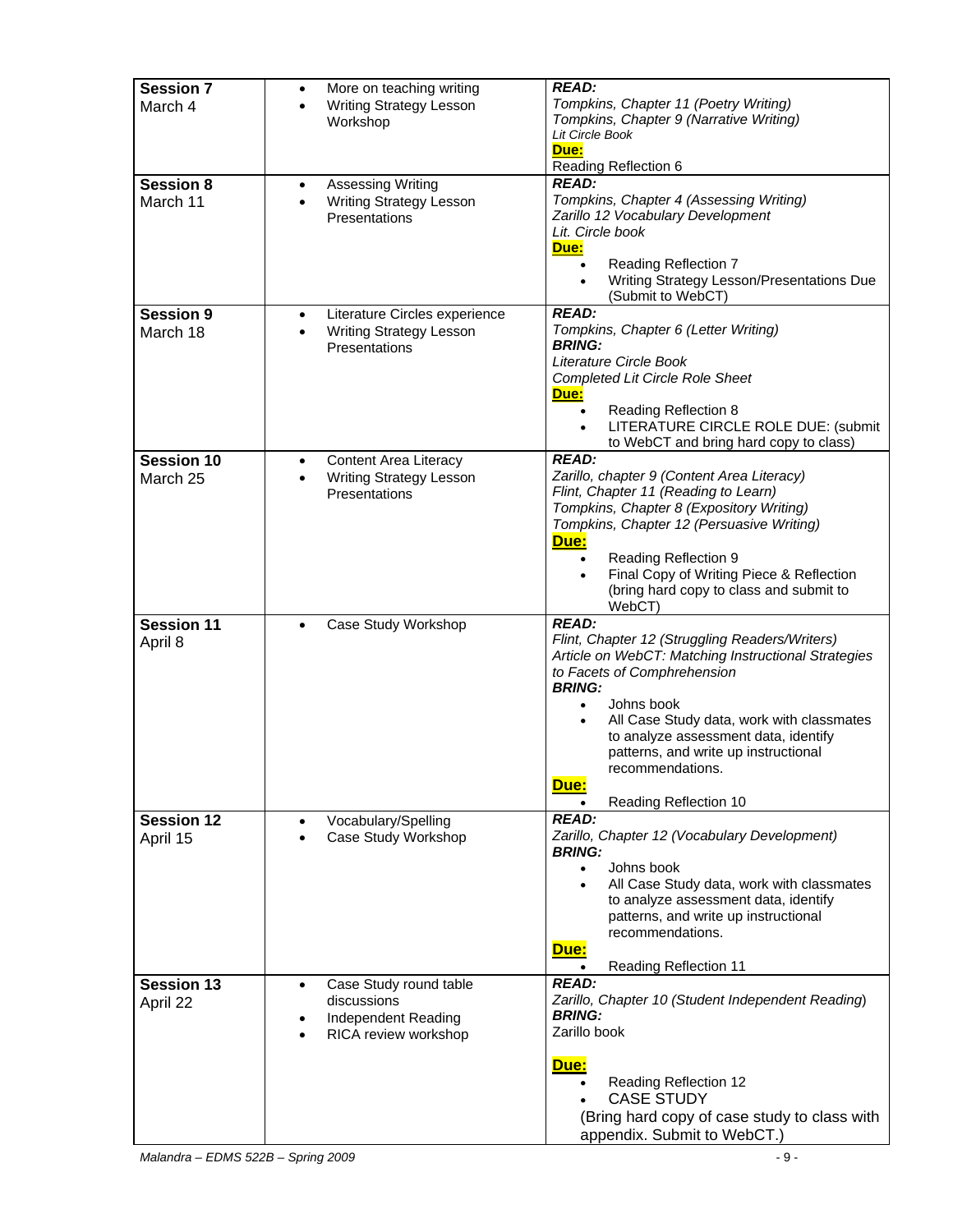| <b>Session 14</b>          | Planning, organizing, and                           | <b>READ:</b>                                                                                                                                                    |
|----------------------------|-----------------------------------------------------|-----------------------------------------------------------------------------------------------------------------------------------------------------------------|
| April 29                   | managing literacy instruction                       | Zarillo 8 (Literary Response and Analysis)                                                                                                                      |
| <b>Session 15</b><br>May 6 | <b>RICA Games Event</b><br>Evaluation of Instructor | <b>BRING:</b><br>Zarillo book<br>Due:<br>RICA Games activity: 1 group member publish<br>copy/submit to WebCT. All students individually<br>submit game to WebCT |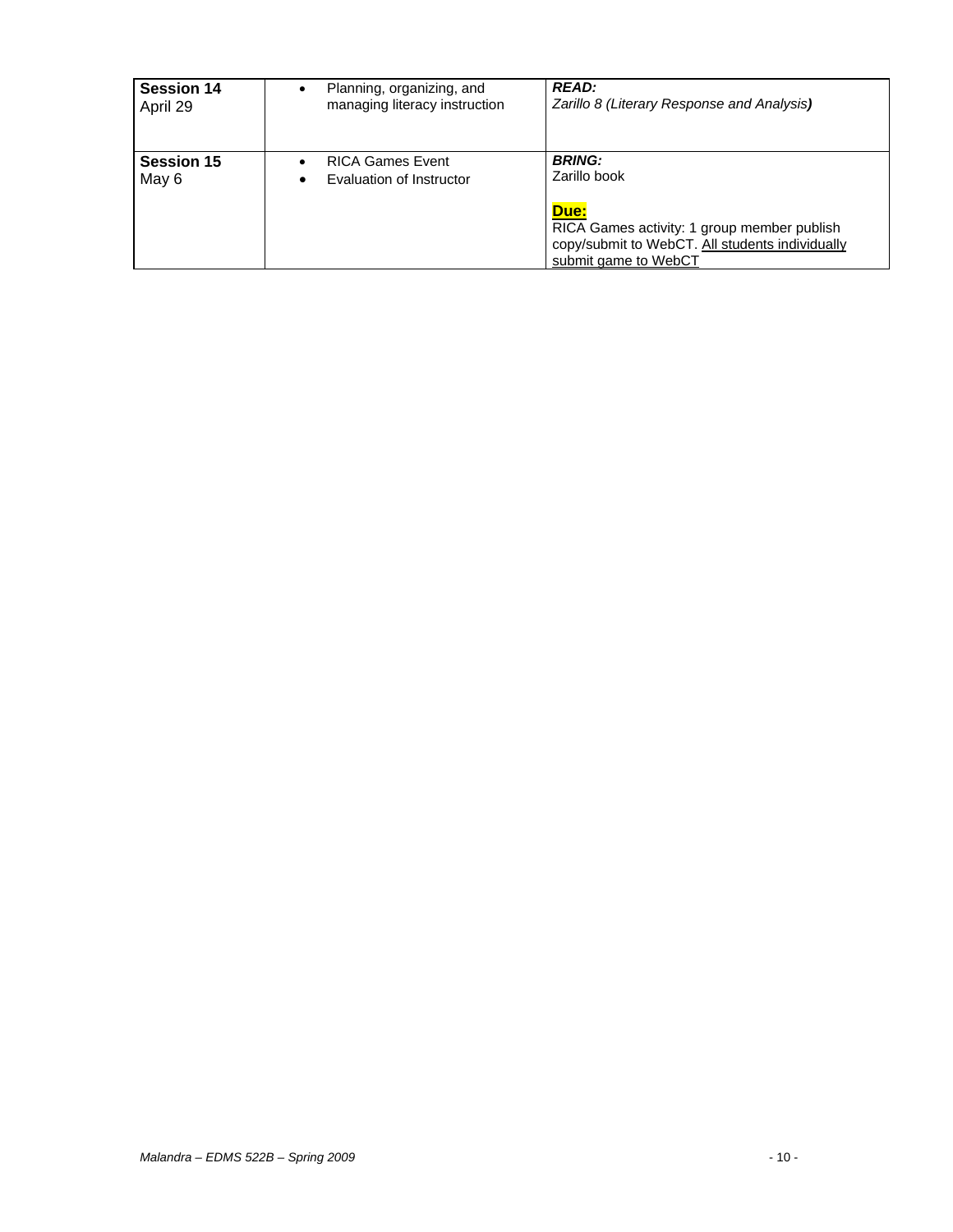# **ASSIGNMENTS**

# 9 **READING REFLECTIONS (12 points total)**

It is expected that everyone will understand all the readings and will come to class prepared to discuss them. You will be required to complete 12 reading reflections. Write at least 3 comments or questions from the readings for that session. **Do not summarize**. Please give thoughtful reactions, responses, and reflections. They should show that you have done the reading. If the readings are from more than one book, try to comment on more than one book. We will use these as the basis of our discussion at the beginning of some classes. Therefore, you must bring a hard copy to each class as well as submit them on WebCT. They will be due to Webct by the start of each class session and I will collect them each session. No points will be given if they are turned in late.

# 9 **WRITING STRATEGY LESSON PLAN (20 points)**

### Overview:

Individually or with a partner, write and present a WRITING strategy lesson plan that is *active, interesting, meaningful and accessible* to diverse students. It can be a mini-lesson, direct instruction, inquiry, or any format you choose. Choose a writing standard for your grade level to guide your objectives. Sample lessons might include:

- Using graphic organizers to write
- Writing an engaging opening
- Using a piece of literature as a model for writing
- Making transitions between paragraphs
- Developing characters
- Developing a central idea
- Editing writing
- Peer response/conferencing
- Strategies specific to a particular genre (response to literature, persuasion, etc.)

### What to Do (follow the format learned in your EDMS 511 course for lesson plan writing):

### What To Do:

 a mini-lesson. The mini-lesson should have an Into, Through, and Beyond. Select one of the instructional strategies from the Lesson Plan assigned in 511, and present it to the class as

### **Use this template for your mini-lesson:**

Lesson Design by

| <b>Title of the Lesson:</b>                                                                                                                                                                                                                                                                                                                  |  |  |  |
|----------------------------------------------------------------------------------------------------------------------------------------------------------------------------------------------------------------------------------------------------------------------------------------------------------------------------------------------|--|--|--|
| <b>Grade Level:</b>                                                                                                                                                                                                                                                                                                                          |  |  |  |
| <b>CA Content Standard (s):</b>                                                                                                                                                                                                                                                                                                              |  |  |  |
| <b>Learning Goal (s)-Objectives</b>                                                                                                                                                                                                                                                                                                          |  |  |  |
| (Cognitive, Affective, Psychomotor, Language)                                                                                                                                                                                                                                                                                                |  |  |  |
| <b>Students will:</b>                                                                                                                                                                                                                                                                                                                        |  |  |  |
| <b>Instructional Strategies</b> *(See Below)                                                                                                                                                                                                                                                                                                 |  |  |  |
| <b>INTO</b>                                                                                                                                                                                                                                                                                                                                  |  |  |  |
|                                                                                                                                                                                                                                                                                                                                              |  |  |  |
| <b>THROUGH</b>                                                                                                                                                                                                                                                                                                                               |  |  |  |
|                                                                                                                                                                                                                                                                                                                                              |  |  |  |
| <b>CLOSURE</b>                                                                                                                                                                                                                                                                                                                               |  |  |  |
|                                                                                                                                                                                                                                                                                                                                              |  |  |  |
| <b>BEYOND</b>                                                                                                                                                                                                                                                                                                                                |  |  |  |
|                                                                                                                                                                                                                                                                                                                                              |  |  |  |
| Differentiation Strategies for ELL students and students with special needs:                                                                                                                                                                                                                                                                 |  |  |  |
| (Content-Process-Product)                                                                                                                                                                                                                                                                                                                    |  |  |  |
| Assessment(s):                                                                                                                                                                                                                                                                                                                               |  |  |  |
| (Describe and state if it is Entry Level, Formative-Progress Monitoring, or Summative)                                                                                                                                                                                                                                                       |  |  |  |
| <b>Rationale:</b>                                                                                                                                                                                                                                                                                                                            |  |  |  |
| (Explain why you chose these strategies, groupings, etc)                                                                                                                                                                                                                                                                                     |  |  |  |
| $\cdots$ $\cdots$ $\cdots$ $\cdots$ $\cdots$ $\cdots$ $\cdots$ $\cdots$ $\cdots$ $\cdots$ $\cdots$ $\cdots$ $\cdots$ $\cdots$ $\cdots$ $\cdots$ $\cdots$ $\cdots$ $\cdots$ $\cdots$ $\cdots$ $\cdots$ $\cdots$ $\cdots$ $\cdots$ $\cdots$ $\cdots$ $\cdots$ $\cdots$ $\cdots$ $\cdots$ $\cdots$ $\cdots$ $\cdots$ $\cdots$ $\cdots$ $\cdots$ |  |  |  |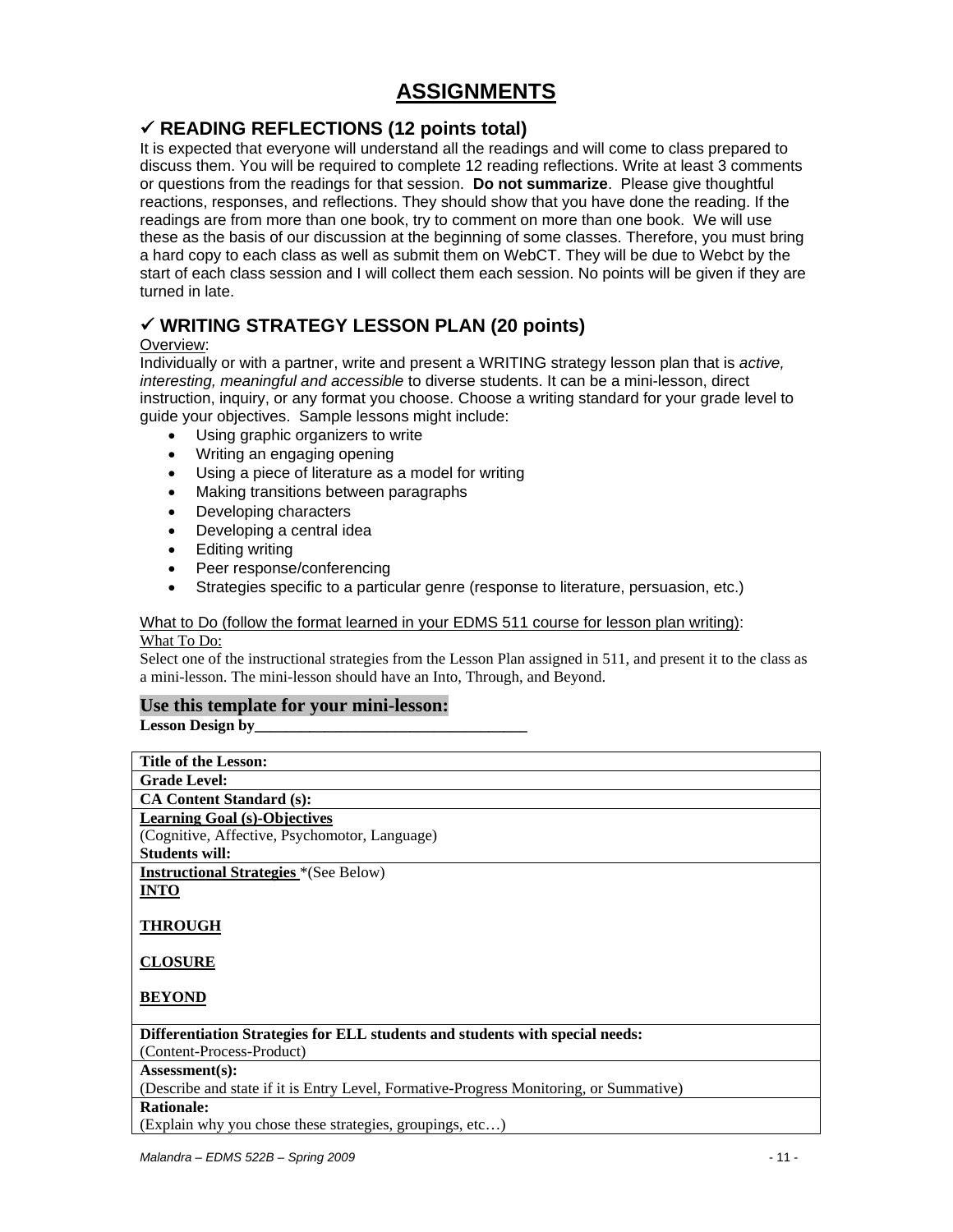## **\* Instructional Strategies**

### • **INTO**

Write a brief paragraph that describes what you will do prior to teaching the lesson to connect

### to

students' prior knowledge and to engage them in the topic.

Describe Instructional Strategies

Describe Student Activities

### • **THROUGH**

Write a detailed instructional plan of what you will do when teaching the reading lesson. What will you do for each of the following steps of instruction?

o Modeled instruction: ("I do")

Describe Instructional Strategies Describe Student Activities

o Shared instruction: ("We do")

Describe Instructional Strategies

Describe Student Activities

o Guided instruction ("You do")

Describe Instructional Strategies Describe Student Activities

### • **CLOSURE**

Write a brief paragraph that describes how you will end the lesson

### • **BEYOND**

Write a brief paragraph that describes how you want students to apply what you have taught them to do in this lesson as they continue reading in the overall reading unit you have chosen. How will you reinforce and review the key concepts and skills of this lesson so that they continue applying them?

# 9 **Writers' Workshop (8 points)**

### Overview:

staple the two together.<br>What to do: In EDMS 522, we concentrate on writing as part of balanced literacy. This assignment emphasizes the nature of writing and how it relates to student performance. DO NOT BEGIN THIS ASSIGNMENT UNTIL IT IS DISCUSSED IN CLASS! You will submit your final writing piece and reflection to WebCT and bring a hard copy of each to class to share with peers. Please

In class we explore some topics about which to write. Using the writer's workshop model, you will develop a short (1 page) piece of writing. Bring your draft to class, and we will have conferences about it.

After you finish, **reflect** upon and write about your own writing process. Please consider the following when you write your reflection:

- Use the 6 traits rubric to score your writing. In your reflection, tell how you scored yourself for each trait and why. Be specific with evidence from you piece for each trait.
- How did you get started? What was it like writing the first draft?
- What was difficult for you? What was easy?
- What kinds of decisions did you have to make in the writing?
- Did you consider your audience? Who was your audience?
- What did you learn about fostering student's writing through this experience?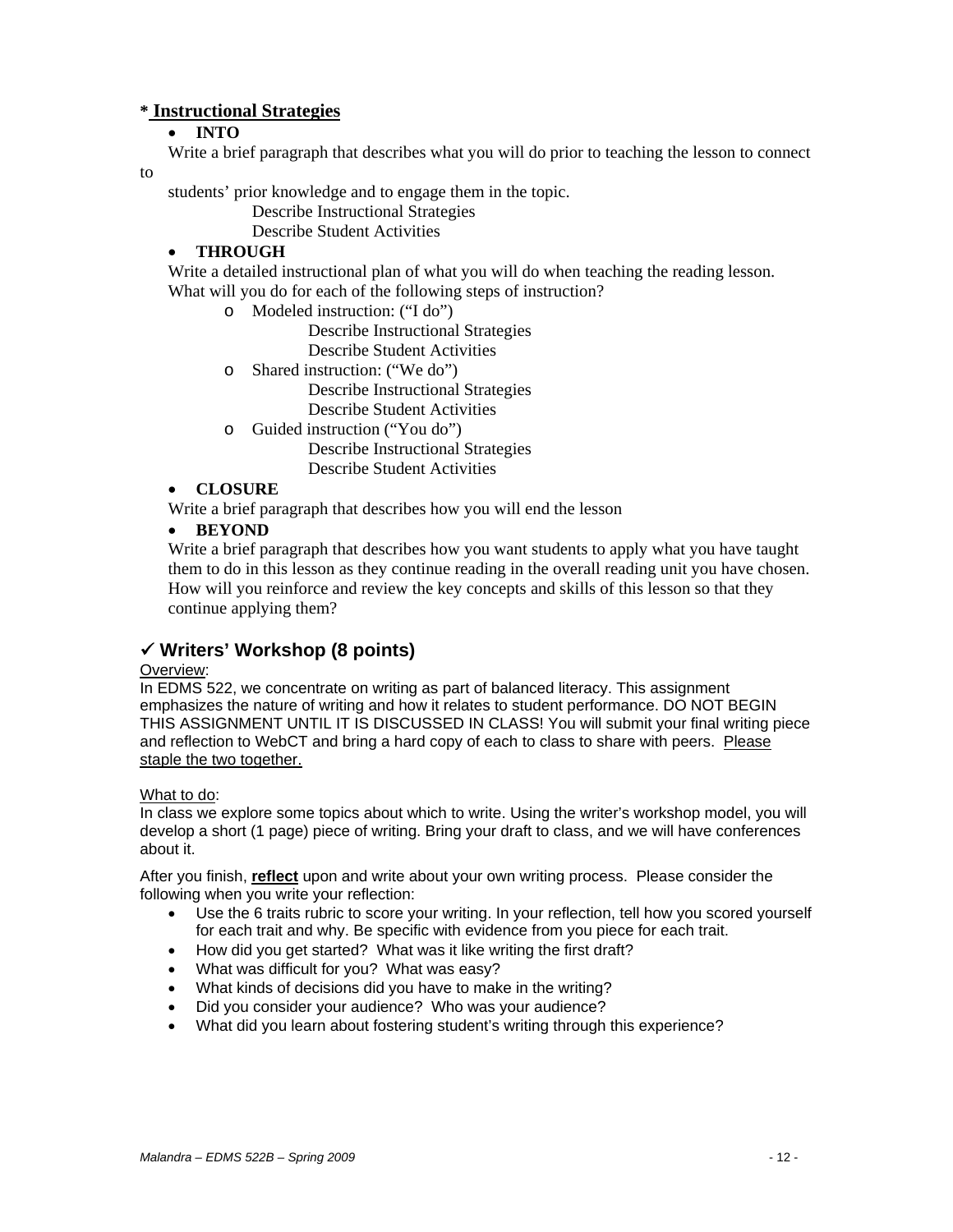# 9 **Case Study (40 points)**

In this assignment you will conduct a case study on one student in which you use literacy assessments data to develop a *reading* intervention. You will observe a student reading, conduct various assessments, interpret assessment data and use the data to develop an instructional strategy/intervention.

You will be taught how to conduct the assessments in class workshops. The Literacy Case Study Handbook (WebCT) and the Johns text contain the assessment tools. You will be asked to work with a student and to conduct assessments with this student. In order to analyze the data, you will be taught how to use the Data Analysis Grid (developed by Dr. Quiocho), which can be found in the Literacy Case Study Handbook.

Create a document that includes the Literacy Case Study cover page (below) and the 8 sections listed in the Case Study checklist. The Literacy Assessment Case Study document needs to be submitted to WebCT6 on the due date. Submit the hard copy of your case study along with the appendix (your data assessment papers, student writing, etc) in class on the due date.

Important: Take notes as you work with your student. Include your anecdotal notes in the final appendix. For example, your student's behavior during the activity, reactions to the activity, comments, etc… and in your analysis of the student and in your design of an appropriate instructional plan. Record all the student's oral responses on tape. Don't try to assess the child in only one day. If you think the child is getting tired, stop the assessment for the day and pick up another day. An important part of the assessment is developing a rapport with the child in which s/he is comfortable to fully participate.

### **COVER PAGE**

### **LITERACY ASSESSMENT CASE STUDY**

**Name: Date:** 

### **Case study check list**

[ ] Student Profile (Learning about Student)

[ ] Reading Attitude Survey

[ ] Writing Sample Analysis

[ ] IRI Comprehension and Word Recognition Tables **\*** 

[ ] One grid – Data Analysis Grid

- [ ] Description of Student's Literacy strengths
- [ ] Description of Student's Literacy needs

[ ] Description/Explanation of Instructional Strategy/ Intervention

### *(submit the above to WebCT)*

[ ] Add an Appendix section . It should be added to your hard copy that is turned in to the professor (not submitted electronically). Do NOT put the appendix in the document with the other sections of your case study. Your appendix includes all assessment forms and records what you used to conduct the case study,

[ ] Permission (consent) Form should be in the Appendix NOTE:

[ ] The student you choose for the Literacy Case Study of a Reader **must already be reading.** It is recommended that s/he be in the upper elementary grades and be reading below his/her current grade level. *Malandra – EDMS 522B – Spring 2009* - 13 -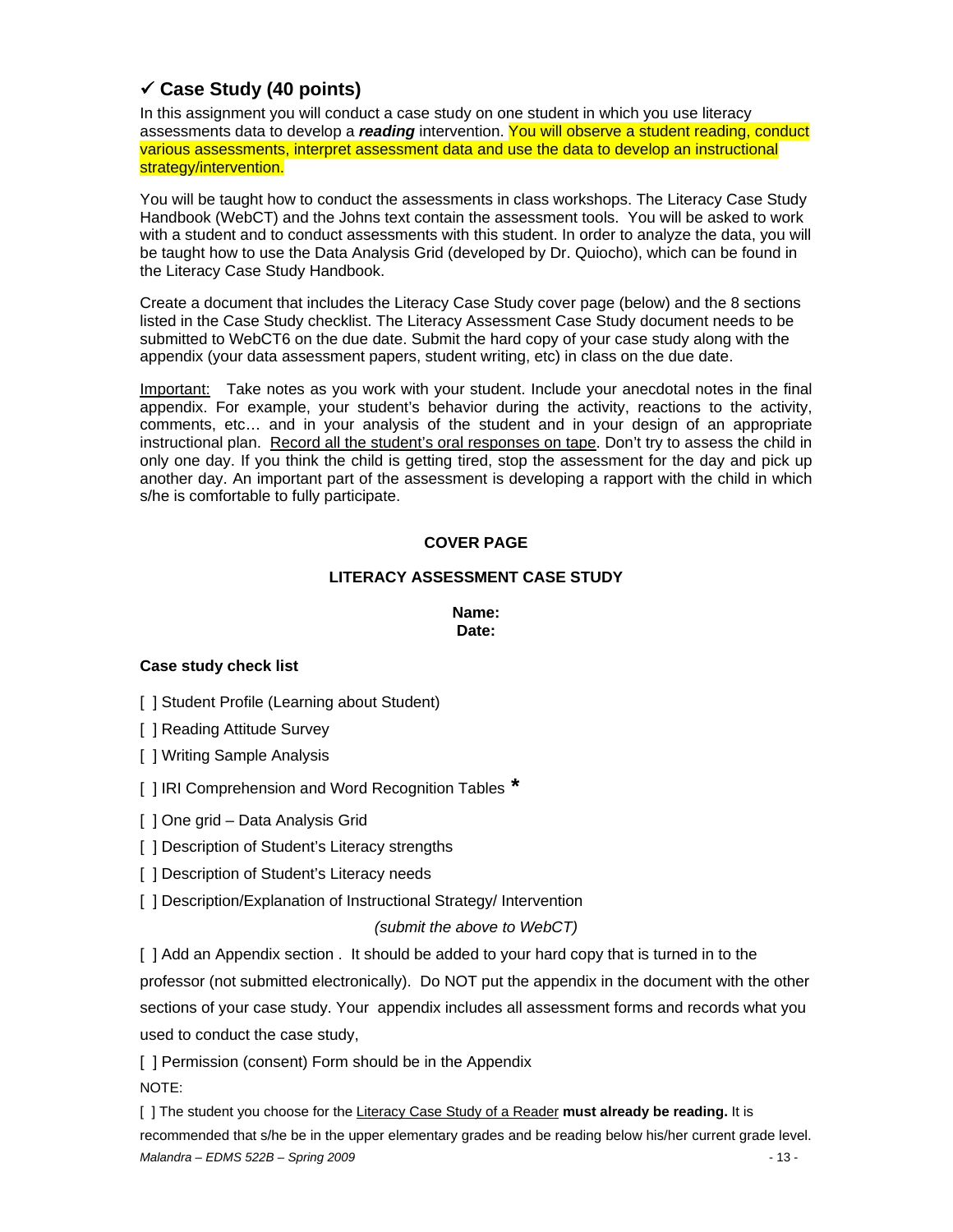**\***Summarize the information gained from the Informal Reading Inventory and include the original data in an appendix. Insert the following chart at the appropriate place:

| Independent | Instructional | Frustration |
|-------------|---------------|-------------|
| Grade level | Grade level   | Grade level |

# 9 **Professional Disposition (10 points)**

### Overview:

Grading in 522 includes a component of "professional disposition." Students in the College of Education conduct themselves in ways expected of those entering the profession. Disposition includes:

- General classroom attendance, promptness, and participation
- Attention to classroom discussion protocols
- Social and cooperative skills
- Attention to assignments (deadlines, quality, multi-tasking)
- General classroom demeanor and attitude
- **Flexibility**
- Openness to and enthusiasm for learning

 You will be given an opportunity to evaluate yourself in professional dispositions; your instructor will take your self-evaluation into consideration in determining your score.

# **→ RICA Game (10 points)** (10 points)

### Overview:

Assessment drives instruction. Teachers use many assessments throughout a day to determine what students know. With that information, they make decisions about what – and how – to teach.

Assessment comes in many forms, and it can be fun as well as informative. You and a partner(s) will be assigned one chapter from *Ready for RICA*. You have two goals: fairly assess your classmates on their understanding of the chapter; *everyone* involved for the full 15 minutes we play.

### What to do:

1. With your partners create a list of 10 important ideas from your chapter.

 1. With your partners create a list of 10 important ideas from your chapter. 2. Create a game focusing on those facts. Model your game after Jeopardy, Pictionary, Cranium, Concentration, Monopoly, etc. Organize your game to play as a class, or break into groups to play.

3. Questions to ask yourself as you create the game:

- (a.) Will everyone be involved?
	- Is this a fair assessment?
- (b.) Is this a fair assessment? (c.) Does this game show you who knows the facts and who doesn't? (d.) What strategies would you use to help those struggling students?
- 

4. Submit your game to WebCT. Have one member publish your game in WebCT for the entire class.